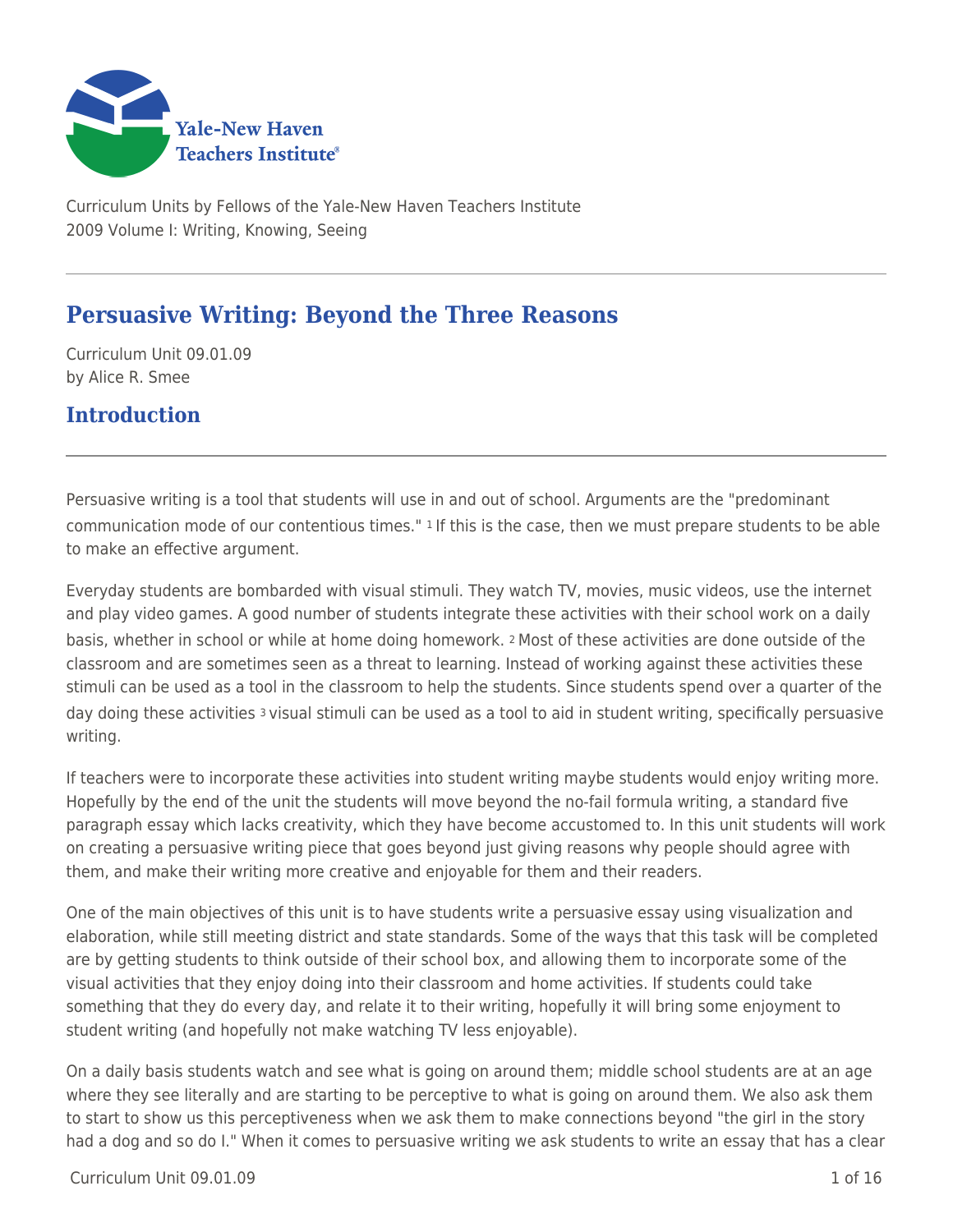position with specific and elaborate support for their position. What we are asking is for them to show us their opinion on paper. Wouldn't students produce better show writing if we allowed them to bring their literal and perceptive vision into their writing?

## **Persuasive Writing -- Why We Need to Know How to Write Persuasively**

A simple definition of persuasive writing is taking a position and trying to get an audience to agree. In middle school students are constantly asked to do this. Not only do we ask students to do this in speech, but also on paper. We ask them to write a convincing essay that shows they can persuade an audience and support their opinion on paper. In a perfect world middle-school students would love to write. The process from brain to pen to paper would flow like water through a stream. Unfortunately in my world writing is more like a still pond with very little movement. The grunts and groans received when the students are asked to pull out a paper and pen can be disheartening. To combat the dislike of writing that is necessary for life and for the Connecticut State Mastery Test, the students are given a no-fail technique for writing persuasive essays. Although the no-fail technique works, it does not leave much room for student enjoyment, creativity, and it adds to the students' dislike of writing.

A unit on persuasive writing is needed because everyday students are asked to persuade. Whether it is a written response to something they have read, or to tell why they liked or did not like a book or article, they are being asked to convince an audience of their point of view. Even when we ask students the simple question "Why?" we are asking them to convince us. Persuasive writing will also be used by these students in high school, college, and the work force. What students learn in middle school is the foundation for what they will use later in life. What students should understand is that writing persuasively and having someone agree is not just an accomplishment, it is a life skill, 4 and that once they leave middle school, the standard persuasive writing formula will no longer apply, and they will have to learn a new style of writing. Most teachers and people outside of middle school will not accept "my first reason is;" Now is the time to get students to exercise their writing skills, by coming up with a more creative and personal way for them to present their work.

As mentioned above the no-fail technique is also used to give students a guideline and sure-fire way to pass the state and district tests. These tests are another reason a persuasive writing unit is compulsory in this school district. In New Haven, middle school students are required to write a persuasive essay on their CMT's and are required to complete two writing prompts a year. The students are graded on elaboration, organization, fluency and audience awareness 5 . As well as persuasive essays, students are required to answer open ended questions, and do a section on editing and revising. The work that is done in this unit will also help the students prepare for the other areas of writing that they are required to be proficient in on the state and district tests. When writing responses to open ended questions the students need to support their answers with information from the text or prior knowledge; and when they are working on creating persuasive pieces, they will also have to support ideas with information they have found and/or prior knowledge.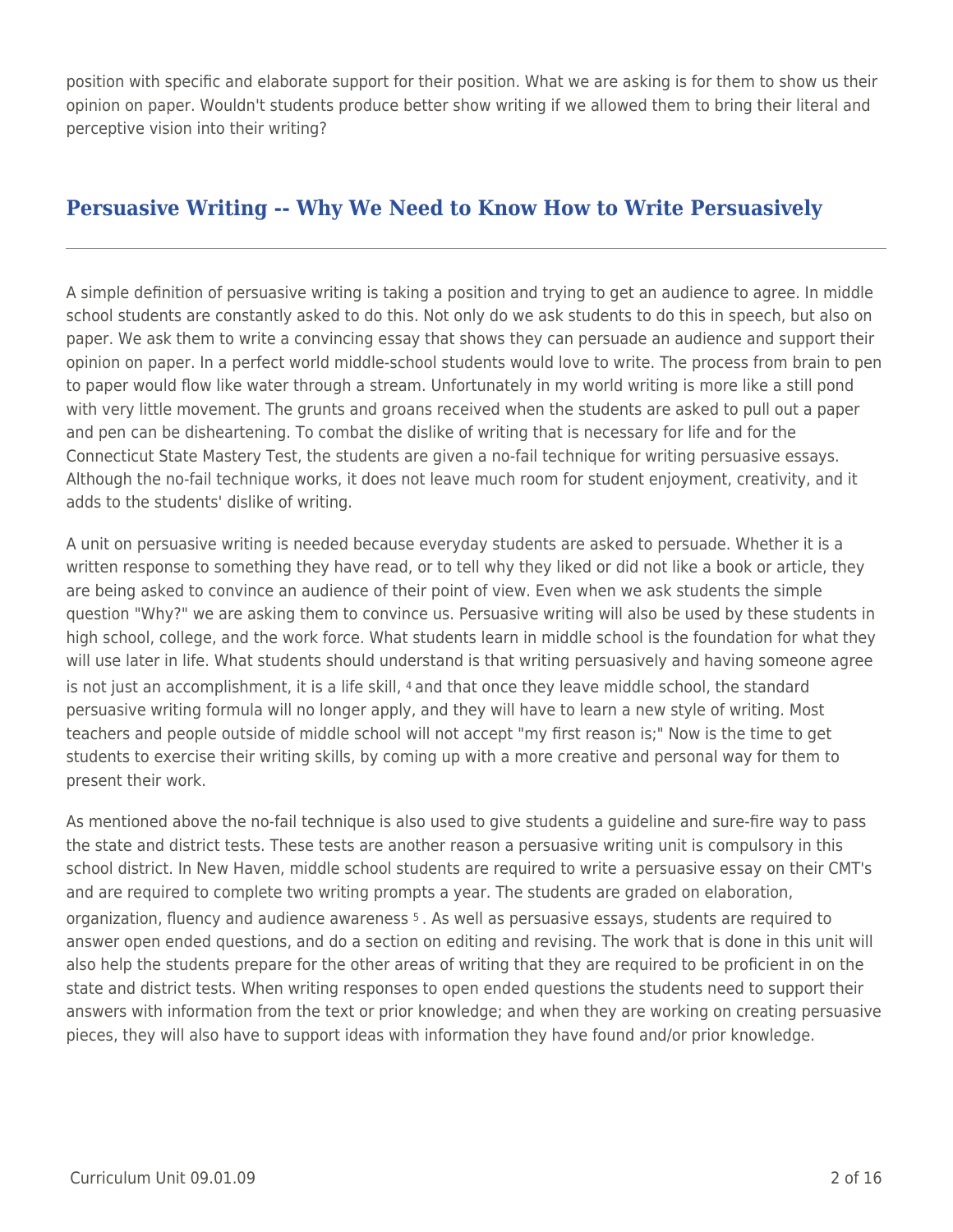## **Current Persuasive Writing at the Middle School Level**

The current essays the students are creating are uninspiring, repetitive, and lack creativity; however these essays do answer what the state asks students to complete in the objectives. When students reach seventh grade, the state asks them to write a persuasive essay that shows that they are capable of writing a clear and convincing argument. They are scored based on their ability to write a "well-developed response that takes a clear and thoughtful position and provides persuasive support." 6 In order for students to get a top score, they must show that they have "fully elaborated reasons with specific details; exhibited strong organization; are fluent and used sophisticated transitional language; and that they may show a heightened awareness of audience." 7 I believe students can still write a convincing essay, which meets the above requirements, without writing a dry and uncreative one.

Currently the middle-school students I teach are taught to write in a fool proof way in order to gain a passing score on the CMTs. The no-fail formula consists of five paragraphs, and an outline of what to include in each paragraph. In the first paragraph the students are asked to state the issue of the essay, along with their position on the issue, and then to give three reasons why they chose their position. The next three paragraphs ask the students to elaborate on each reason; they must state the reason and explain why they feel the way they do. In their concluding paragraphs the students are told to restate the topic, remind the audience of their positions and reasons, and encourage them to agree. If I were to ask my students to write an essay convincing me that they should have no homework, their response would look something like this:

I think we should not get homework because it is not fair. We have other things We could be doing. The reasons I believe we should not have homework are because we have a lot of other work to do when we get home. The next reason is because we learn everything already in school. The last reason is because we should be able to relax when we get home from the long day at school. These are the reasons I think we should not get homework.

The first reason why we should not get homework is because we have a lot of other things to do when we get home like;.

The second reason I think we should not get homework is because we learn everything we need to in school like;..

The third reason I think we should not get homework is because we are sup posed to relax when we get home from a long day at school. We do things like; These are the reasons that I think we should not get homework and now that you have seen why we should get no homework, we should pass a new rule;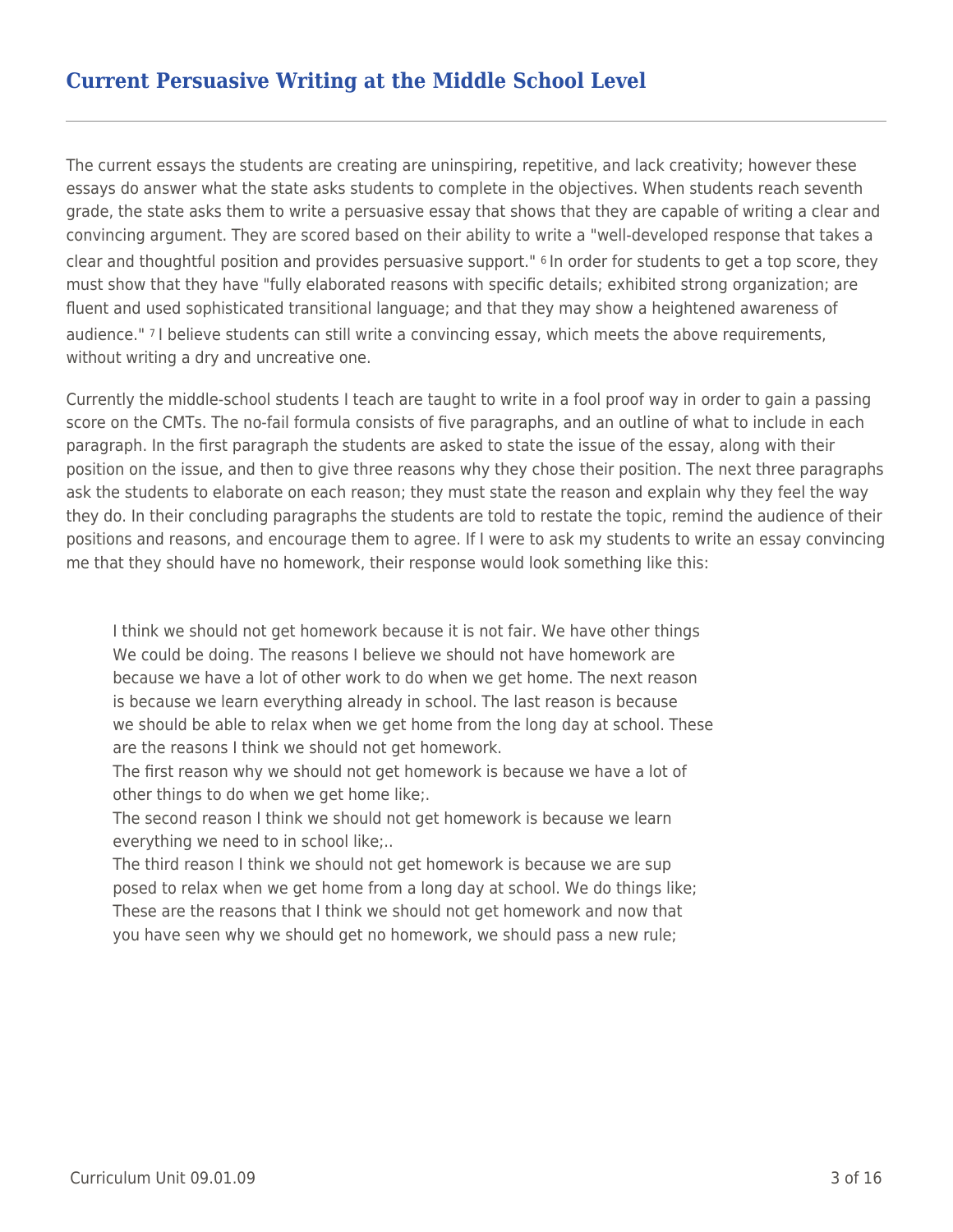This way of writing allows students to receive a passing score, but it does not work with anything else, and they end up using this formula for any kind of writing. When these students go to high school and college they will not be able to write using the no-fail formula, so one of the goals of this unit is to allow students to get their points across and express all of their ideas without writing in a way that is uninspiring to them or their readers.

Unlike Math or Science, writing is not black and white, or right and wrong. There are no formulas (or at least there should not be any formulas) to memorize in order to make sure that students get the answer right. Due to this, students who may be straight A students in other subjects sometimes do not do well in writing, and often do not like to write. I often hear that writing is stupid and that there is no point to it. A majority of these statements come from the fear of doing it. The no-fail formula that they are given for persuasive writing eases the minds of those students, and gives them a way to write and get it right. Hopefully with the introduction of visual stimuli to their writing, the students will see enjoyment and a point to writing.

## **Changing the Current Persuasive Writing Predicament**

If teachers find the current persuasive writing boring and uninspiring, think of how the students must feel writing it. Students have no ownership of their writing; they are only writing to pass; they are only writing for other people, and not for themselves. How can we get students to change their feelings on writing? How can we get students to write for themselves and actually enjoy writing? Imagine if the student who loved to doodle and draw could turn in a persuasive "essay" that is all images and tells a story. The goal of this unit is to have the students still enjoy writing their images as much as they would enjoy drawing them. The goal is to get them to write what they draw.

One of the ways that the goal of getting students to write what they see is going to be accomplished is by incorporating what students do daily, see, with visualization and elaboration techniques. Elaboration or descriptive writing is needed to help show the students how to take what they have visualized and write it down on paper. Some of the tools used to get the students to work on visualizing and elaborating and enjoying are what the students do every day when they are not in school, watch TV and play on the computer. Movies are often used in the classroom to assist teachers and students, since watching movies asks students to use the same strategies that they use when reading  $\delta$ . By reversing visualization to go from using it to visualize what you just read to what you are about to write, we can ask students to use movies and apply some of the same reading and watching strategies to writing. They will be asked to write down what they are seeing, to describe the scenes, to explain why they liked them or did not like them, using details from what they have viewed.

### **Visualization and Elaboration**

Visualization is a strategy that we teach students to use to help decode and comprehend what they are reading. We ask our students to create images or see in their heads what they are reading. Visualization is "the ability to create mental images and associations using background knowledge. <sup>9</sup> " But why should it only be used as a reading strategy when it could work as a writing strategy as well? Visualization as a writing tool has made writing come to life for students who struggle with writing 10. We want students to show us, so if we can get them to visualize and then write they will be doing what we requested.

 $Curir$ ium Unit 09.01.09  $\qquad$  4 of 16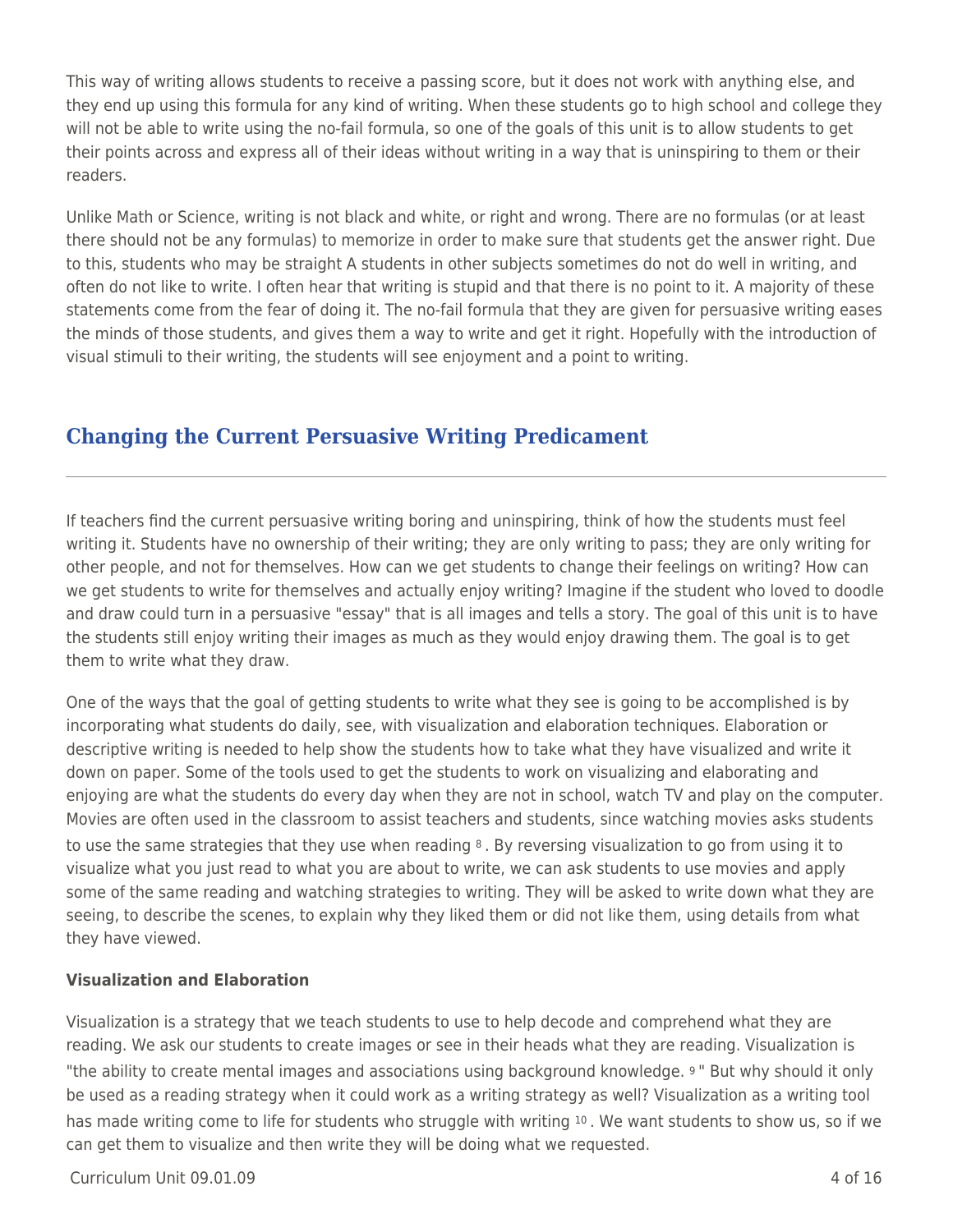In this unit I will ask the students to use visualization in the reverse: I would like them to write what they are seeing. Students should be taught that the mental images they create should be done before, during and after writing, not just for reading 11. The students will be asked to write what they see from things they view every day or images that I provide for them. The students will conclude the unit with a persuasive piece that shows their ability to write visually. Using visualization as a tool for writing can be just as effective a tool as using it for reading comprehension. Seeing what they want to write first can help students to formulate and organize their ideas. On a daily basis students see first, then organize their thoughts. If this is what they already do, it would only benefit them if it was integrated with their writing.

One way for students to make their writing more creative and turn their visions into words is by using elaboration, or descriptive or detailed writing. There is a big difference between the sentence, "teaching is great," and the sentence "teaching is an experience that makes you want to shout from the mountain tops!" Although the second sentence is a bit extreme, it gives a clear picture of someone who is excited about teaching. The second sentence helps a reader visualize, and makes the point the writer is trying to prove stronger. You have a stronger chance of believing that someone loves teaching if he or she wants to "shout from the mountain tops" versus "it's great." If students can see the difference between these two sentences and learn how to write with elaboration, they can make their own writing more convincing and creative.

### **Modern Visual Stimuli as Tool for Writing**

As a teacher I find it difficult to not check my email or go online all day long. When I get home, I like to watch television as I grade papers or play computer games when I have some free time. Do I love to read, yes, but a majority of time I would rather be watching TV. If I would rather do this as an adult, then I am sure my students would rather do it as well. How can I expect them to want to come home and write, when that is not something that even I want to do? If my desire to chat on Facebook and watch television comes from my "increased appetite for visual stimuli, 12 " how can I expect that my students do not have an even bigger appetite for it? How can I as a teacher compete against the visual stimuli that the students have access to everyday? I should not compete with the stimuli; I should use them, allow them into the classroom and in athome activities. I have some students who get home by 4 p.m., drop their bags, grab a snack, and are playing video games and watching TV by 4:15 pm. They possibly stop for dinner, and then are back on the video games and/or TV until 11 p.m., and that is being generous. If these students took five minutes to write down why a certain move in a game worked and described it play by play, they would be showing me and at the same time trying to persuade me why this move is the best. Doing those kind of activities would be a great way for students to incorporate what they do with visualization and writing. Having students watch television and write down the different persuasive words that they hear or describe persuasive scenes that they see in commercials is another way to get them visually thinking about persuasive writing while using visual stimuli.

### **Grammar**

People may not believe that grammar is an important part of persuasive writing or that is a given that grammar would be taught throughout a unit. Although it may seem like teaching grammar would be second nature, it is not. The middle-school students I teach have problems with grammar and mechanics, and there are certain grammar mistakes that I consistently come across when correcting their papers. Sentence fragments, run-on sentences, and the improper use of punctuation are a few grammar issues I see daily.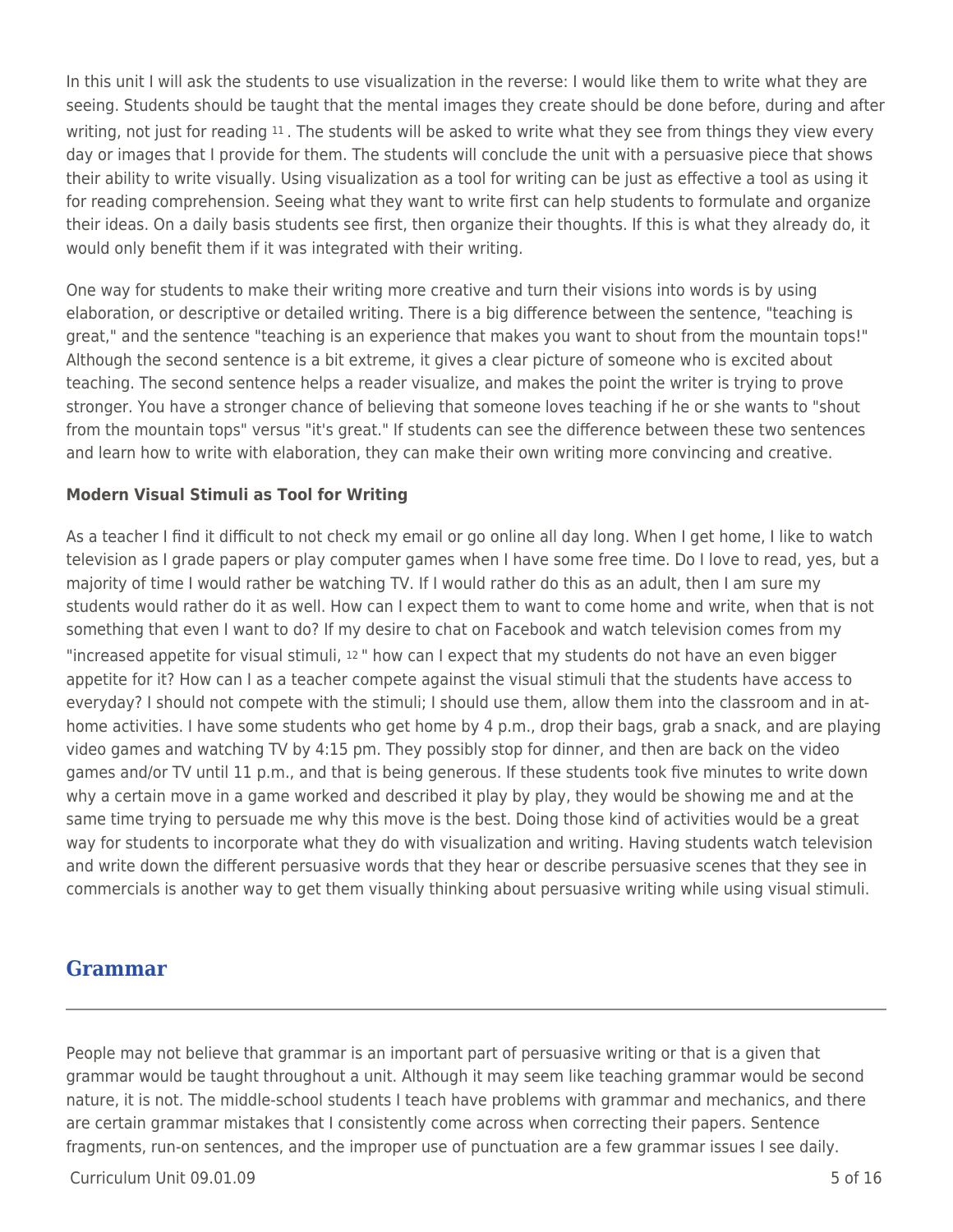Although it would seem that this should not be included in preparing for persuasive writing, I disagree. I believe that the students need to be reminded how to write correctly. These constant errors take away from their essays. Repeated run-on sentences, sentence fragments, and incorrect punctuation take away from the points the students are trying to make. I want students to enjoy writing and write creatively; and if their audience is also able to understand what they are reading, the students will enjoy it more. Students should also realize that writing correctly will help to make their audience see their point more clearly and that constant errors take away from their argument. If the long-term goal is to prepare students for defending themselves past middle school, then grammar must be a part of this unit. Even if only three things are focused on, they are three things that bring the students closer to being better writers.

Students' common grammar mistakes make their positions less effective. Proper grammar helps the audience that the students are writing to respond as the students would want them to. 13 Students are not officially graded on spelling and grammar on the district and state tests, but if a scorer cannot understand the students' positions or takes one of their points out of context, the students will be marked down on their essays. The lost points help to reinforce their negative thinking about writing.

Grammar is being included in this unit to help students remember that it is important and does have an effect on their writing. One way to work on grammar is by having mini lessons on grammar every day during this unit. We will do mini lessons on punctuation (commas, semicolons, and ending punctuation), run-on sentences, and sentence fragments. These are the majority of grammar mistakes that I see among the students. If we work on these grammar issues repeatedly during the unit (and most likely before and after), this should help to combat the problems seen in their writing.

## **Classroom Activities**

The classroom activities and lessons are designed to incorporate vision and seeing with persuasive writing. The unit will include visual stimuli, descriptive writing, and visualization as tools to expand the students' current formulaic writing. If students use the tools and complete the activities and lessons they should be able to write a persuasive piece that does not include and expands beyond "my first reason is;"

The lessons for this unit consist of 10 lessons. Although there are 10 lessons, some lessons will take more than one class period to complete. The lessons in this unit will be completed consecutively, but not necessarily done everyday. The lessons will meet the district and state standards, as well as the CMT persuasive writing standards. By the end of this unit the students will have all of the tools that they need to write a persuasive piece that would get them a passing score on the CMT.

All lessons in this unit start with grammar mini lessons (please see the section on grammar for reasons why). The first lesson will discuss persuasive writing, the main point of the unit, and introduce it to the students. Although students will have a vague idea of what it is, I have found that with this age group, more times than most you have to start fresh as if they have never heard of a subject. The lessons to follow will include visualization and elaboration mixed with visual stimuli to help students expand their ideas, think creatively, and make connections between writing and their own worlds. Students will also be making connections between images and writing during these activities.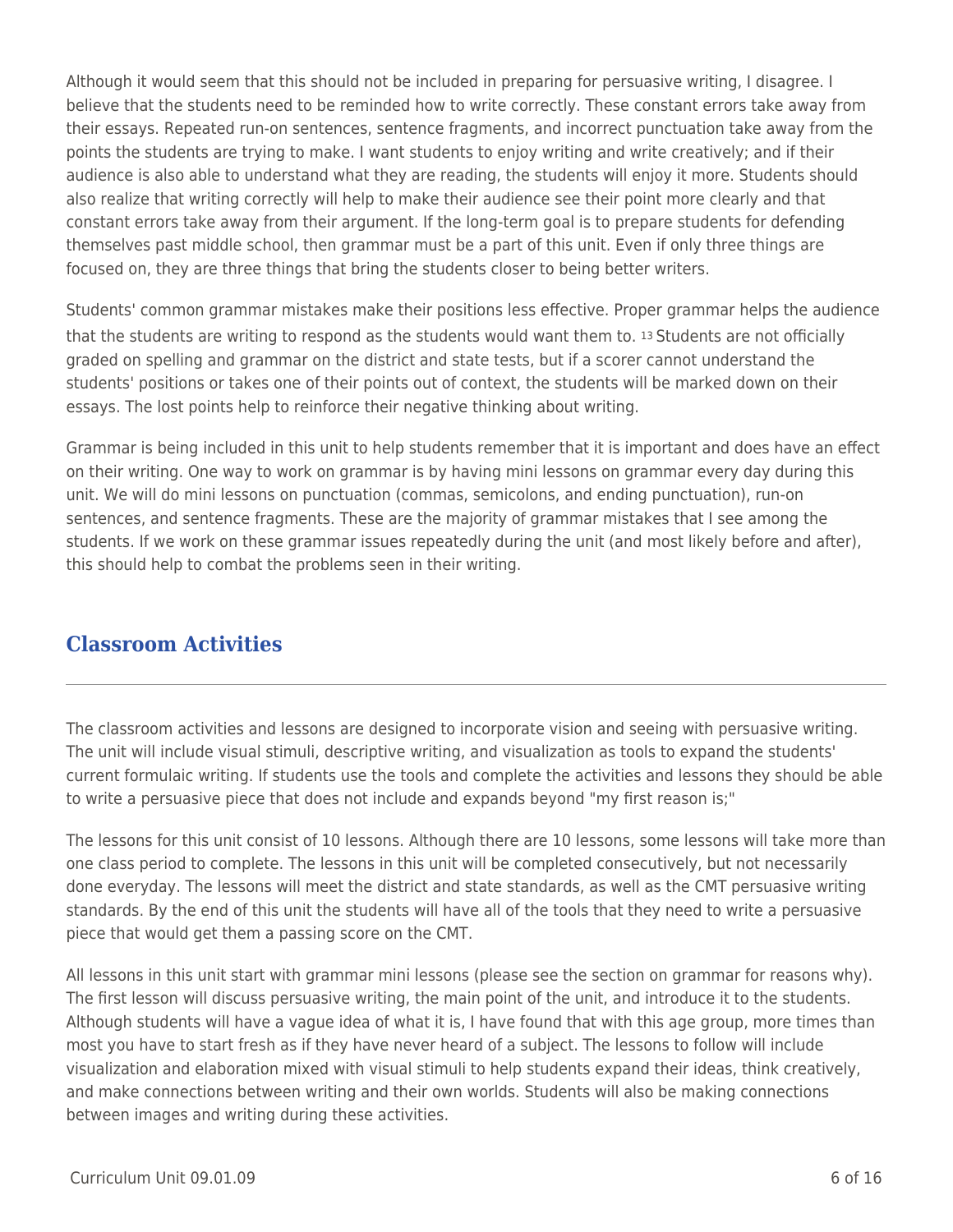## **Putting It All Together**

By the end of this unit, students should be able to write a persuasive piece that incorporates persuasive writing techniques with visualization and elaboration. Students should be able to use the tools and ideas that they have gained from their classroom activities that allow them to write a complete essay. They should be able to visualize their ideas and what they want to write first, and be able to show their audience what is in their heads. The students will also hopefully leave this unit with a new view on writing. They should feel prouder of their work and take more ownership of their writing. They will be able to reflect on the visual stimuli that they used in their classroom and at-home activities when they are writing their persuasive pieces in class, and beyond.

### **Lesson Plans**

Teacher: Alice Smee

Class: Read 180

Grade: 6, 7, 8

#### **Objective(s):**

The learner will:

Be introduced to persuasive writing.

Read and compare examples of professional persuasive writing to their own persuasive writing.

Use visual stimuli to connect writing to images.

Broaden their descriptive and persuasive vocabulary.

Be introduced to descriptive writing and elaboration of their own writing.

Be able to write descriptive and elaborate sentences.

Be able to find persuasive ideas in media

Be able to describe how images can be persuasive

Be able to write a descriptive, visual, and elaborative persuasive piece.

Be able to find and correct sentence fragments, run-on sentences and punctuation errors.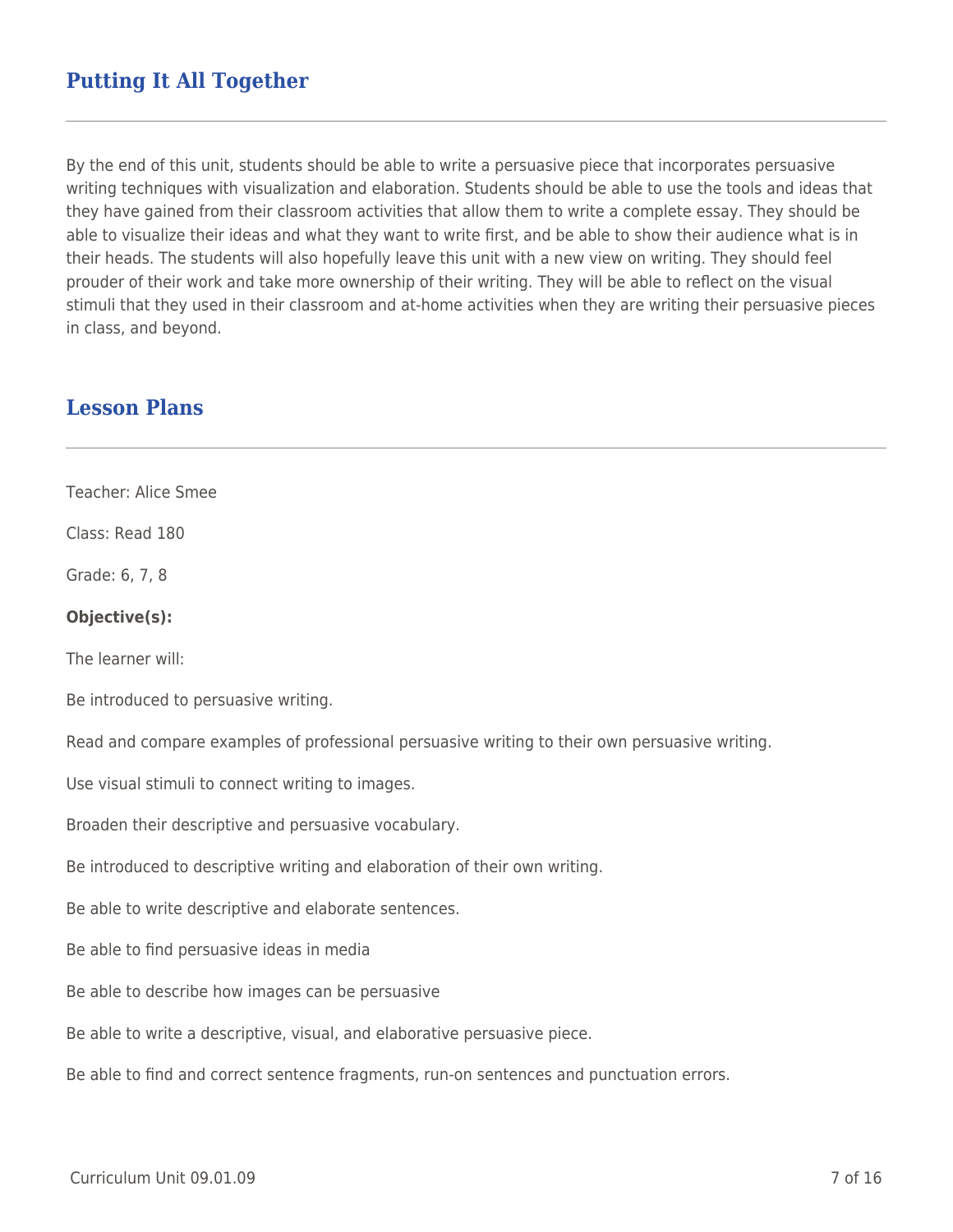### **Lesson 1**

Materials: Notebooks, pens and pencils. Grammar tip sheet on run-on sentence, run-on sentence worksheet, examples of persuasive pieces (the teacher will provide).

Procedures:

(include Initiation, New Material if applicable, GP, IP, and closure)

Initiation: When the students come into the class there will be a sentence on the overhead that reads "The images in your head are important how you transfer those images to words is important also." The class will discuss how we can fix the run-on sentence in order to make it a proper sentence. After we discuss the different ways I will give the students a packet about run-on sentences. Note: The packet will be for students to keep and use in class during the times when we are working on run on sentences.

New Material: The teacher will ask the students "What does it mean to persuade someone? Write your own definition." After a discussion of the answers, the teacher will then ask, "What is persuasive writing?" Again the class will discuss the answers and the students will write down the answers in their notebooks, so that they can always go back to refer to them. Finally the teacher will ask, "What are the main parts of a good persuasive argument?"

Guided Practice: The teacher will give an example of two persuasive writings: one writing will be a student example, and the other will be a more descriptive and creative writing, a review of a movie or music. We will read both together and discuss them.

Individual Practice: The students will be given a Venn diagram graphic organizer; the left side of the diagram will say, "Characteristics of Writing One;" the middle will say, "Similarities of Both Writings;" and the right will say, "Characteristics of Writing Two." The students will have to complete the sheet about the two different writings.

Closure: After reviewing the sheet they will also be given a sheet with the following questions:

- 1. What did you notice was different about the two writings?
- 2. Which writing was more descriptive?
- 3. Which writing did you prefer and why?
- 4. Draw a picture that represents one thing that stood out to you in one essay of the writings.

After giving them time to answer the questions, the students will discuss them with a partner. Time with their partners will be followed by a brief whole class discussion about the differences between the two essays, and how the objective of our persuasive unit is to write an essay that follows the standards, but is also creative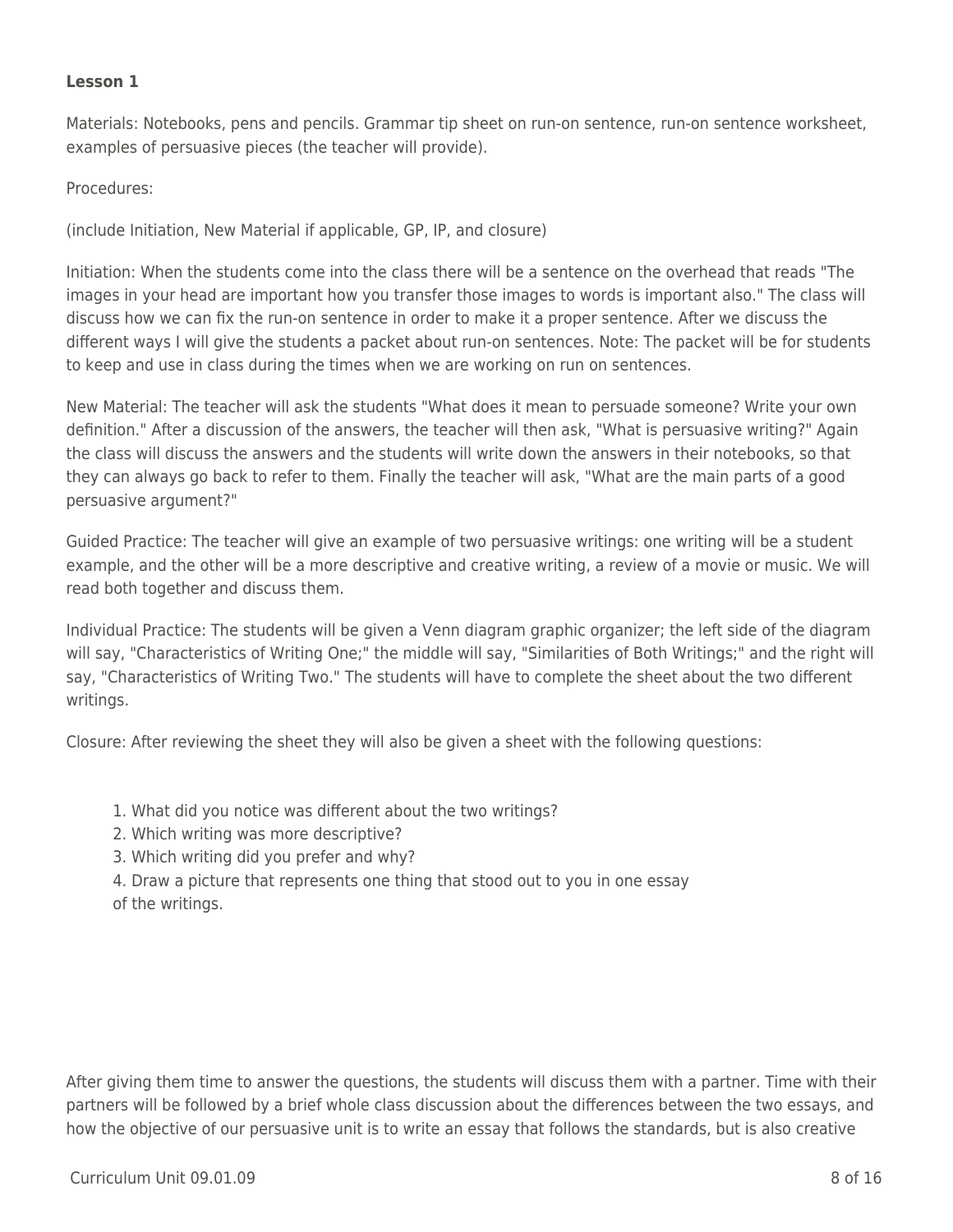and descriptive like the second essay.

### **Lesson 2**

Materials: Notebooks, pens and pencils. Sentence fragments tip sheet, sentence fragment worksheet, popular children's television show.

Procedures:

(include Initiation, New Material if applicable, GP, IP, and closure)

Initiation: The students will enter the class and fix a sentence fragment that will be on the overhead. After the class reviews the answers for the ways to fix the sentence fragments, the teacher will pass out the tip sheet for the sentence fragments.

New Material: The class will discuss ways that they are persuaded daily. In school, at home, on the internet, on the television, etc. The class will discuss what they see and how they are being persuaded and if it works. The teacher will then explain to the class how visuals can help them when they are writing and coming up with their own ideas for writing.

Guided Practice: The teacher will then show the class a popular, age appropriate, television show. The class will watch the show together for no longer than 20 minutes.

Individual Practice: The students will be required to complete two tasks after they watch the show. The first task is to describe the most important scene in the show. The students will need to write who and what they saw in the scene. They will be asked to describe everything they saw. The second task is for the students to write why they like this show, and how what they saw supports their view.

Closure: For the remainder of the class, the students will break into partners or small groups and discuss their two tasks. The students will create a list of at least two things that they noticed. They will also have to choose which classmate's reason for liking the show and details to support. Each partnership or group will have five minutes to create this list, and then we will go around and discuss as a class.

At home activity: The teacher will give the students an image of a current event and ask the students to write down what they see. They will be asked to write every detail in the image that they can actually see. The students will have to make a decision about the picture; they can decide anything. Then they will have to support their decision with what they saw in the picture. They cannot use anything that they have not already written down on the sheet. In partners the students will discuss their decisions and support.

#### **Lesson 3**

Materials: Notebook, pens and pencils. Punctuation tip sheet, "Say this not that" worksheet (the teacher will provide).

#### Procedures:

(include Initiation, New Material if applicable, GP, IP, and closure)

Initiation: The students will enter the class and correct a sentence with incorrect punctuation that will be on the overhead. After the class reviews the answers for the ways to fix the sentence, the teacher will pass out

#### $Curir$ iulum Unit 09.01.09  $\qquad$  9 of 16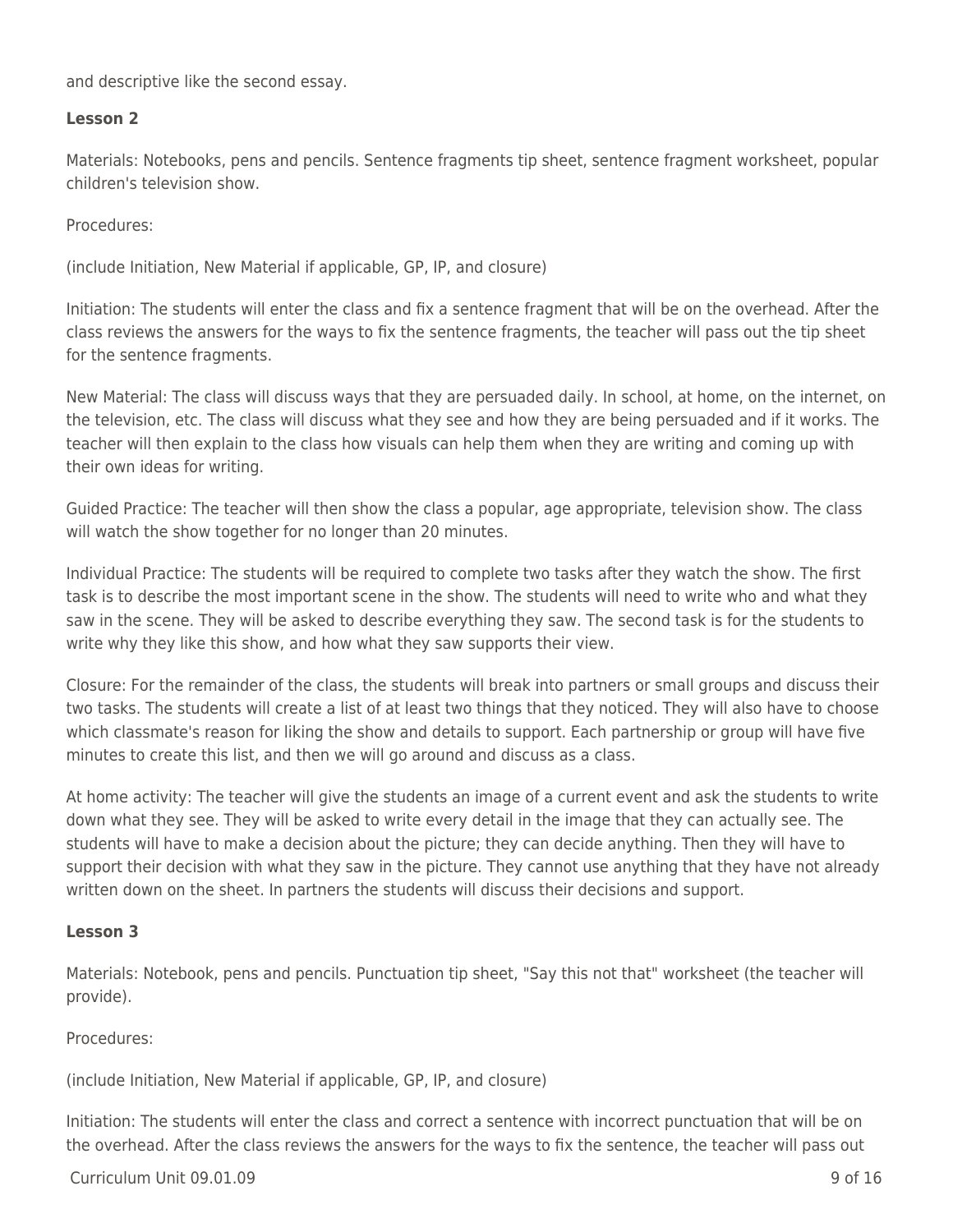the tip sheet for punctuation.

New Material: The teacher will explain to the students that since they have been describing pictures and television shows, and since they will encounter more description and elaboration, they will figure out words that can be descriptive and convincing. The class will complete an exercise called "Say not "

Guided Practice: The teacher will explain to the class that they will be given common words that they use daily like: talk, go (going), agree, walk, etc... They will be asked to come up with more descriptive phrases or synonyms of those words.

Individual Practice: The students will be broken into small groups of no more than four and will have small competitions. Each group will be given a sheet, and a word. They will all be given five minutes to come up with alternate words and phrases. The activity will be done in two rounds, round one for descriptive words and round two for persuasive words.

Closure: The class will create a master list of descriptive words they can use when they are writing.

At home activity: The teacher will ask the students to take notice while they are watching television or on the internet of all the commercials or ads that they see. While watching they need to make a list of all the words, images and ideas that were used to try and convince or persuade them into doing or buying what the ad is for.

### **Lesson 4**

Materials: Notebook, pens and pencils. Run-on worksheet, assignment directions, Sentence Expanders homework (the teacher will provide).

Procedures:

(include Initiation, New Material if applicable, GP, IP, and closure)

Initiation: When students enter the classroom a picture will be on the overhead with the caption "This man is running from really bad run-on sentences help him fix it what should he do." The students will have time to fix the issue themselves first and we will briefly discuss it as a class. Note: Students can refer to their run-on tip sheet if they need to.

New Material: The teacher will explain to the students that this lesson will focus on elaboration in writing. First the class will discuss what it means to "show and not tell" when writing. The teacher will give the students examples, and then will ask each of the students in the class to come up with his or her own example. The class will then be asked to complete a short writing activity that asks them to be descriptive and creative.

Guided Practice: The class will review the directions of the assignment together (see individual practice). After the directions are reviewed the teacher will read the students an example of the assignment:

If I could bring objects into the class I would bring two things. One is reddish brown and white. It has two dark brown eyes that look at me with unconditional love. It also has a black nose that is so smashed I worry if it can breathe; because of the nose you often hear it coming before you see it and that sends people running! When I am feeling down or sick it cuddles up next to me and gives wet kisses until laugh and feel much better. The teacher will stop there and see if any of the students could guess what he or she is describing and why it was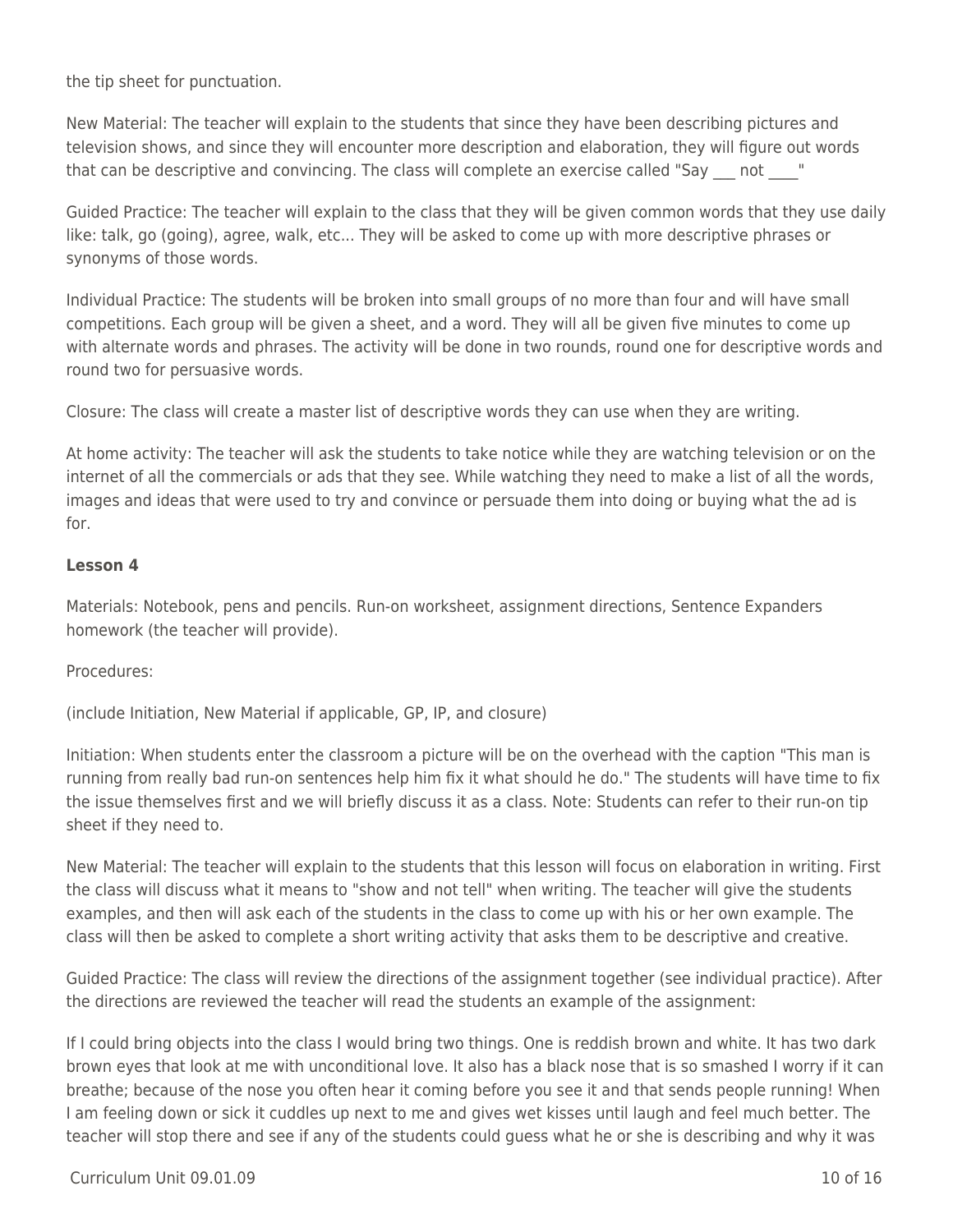special.

Individual Practice: The students will complete the following assignment:

Think about an object that is special to you and that you would want to bring to school for show and tell. In the space below you must write a short story or a poem that does two things. The short story or poem has to describe the object you would bring, without saying what the object is, and also show why the object is special. Make sure you use descriptive words when describing the objects. You will be sharing this story or poem with a partner and will answer questions abour your partner's story or poem.

Closure: After the students are finished, they will have to exchange assignments with

a partner. They will each be given a sheet with the following questions:

1a. Was your partner's story or poem descriptive enough? Were you able to figure out the object he or she was describing? What was it?

1b. What are some descriptive words that your partner used to describe his or her special object? If your partner did not use any descriptive words, list some that he or she could have used.

2a. Are you convinced that your partner's object is special? Why or why not? If you are not convinced, what could your partner have said to convince you? 2b. What descriptive words that your partner used were also words that helped to persuade you? List them.

For homework will give the students a worksheet called "sentence expanders." The students will have to take telling sentences like "John's shoes were old" and turn them into showing sentences like "John's shoes had so many rips, creases and dirt on them that I thought he borrowed them from my great grandmother."

#### **Lesson 5**

Materials: Notebook, pens and pencils. Sentence fragment tip sheet, completed sentence expanders assignment, assignment directions (the teacher will provide).

#### Procedures:

(include Initiation, New Material if applicable, GP, IP, and closure)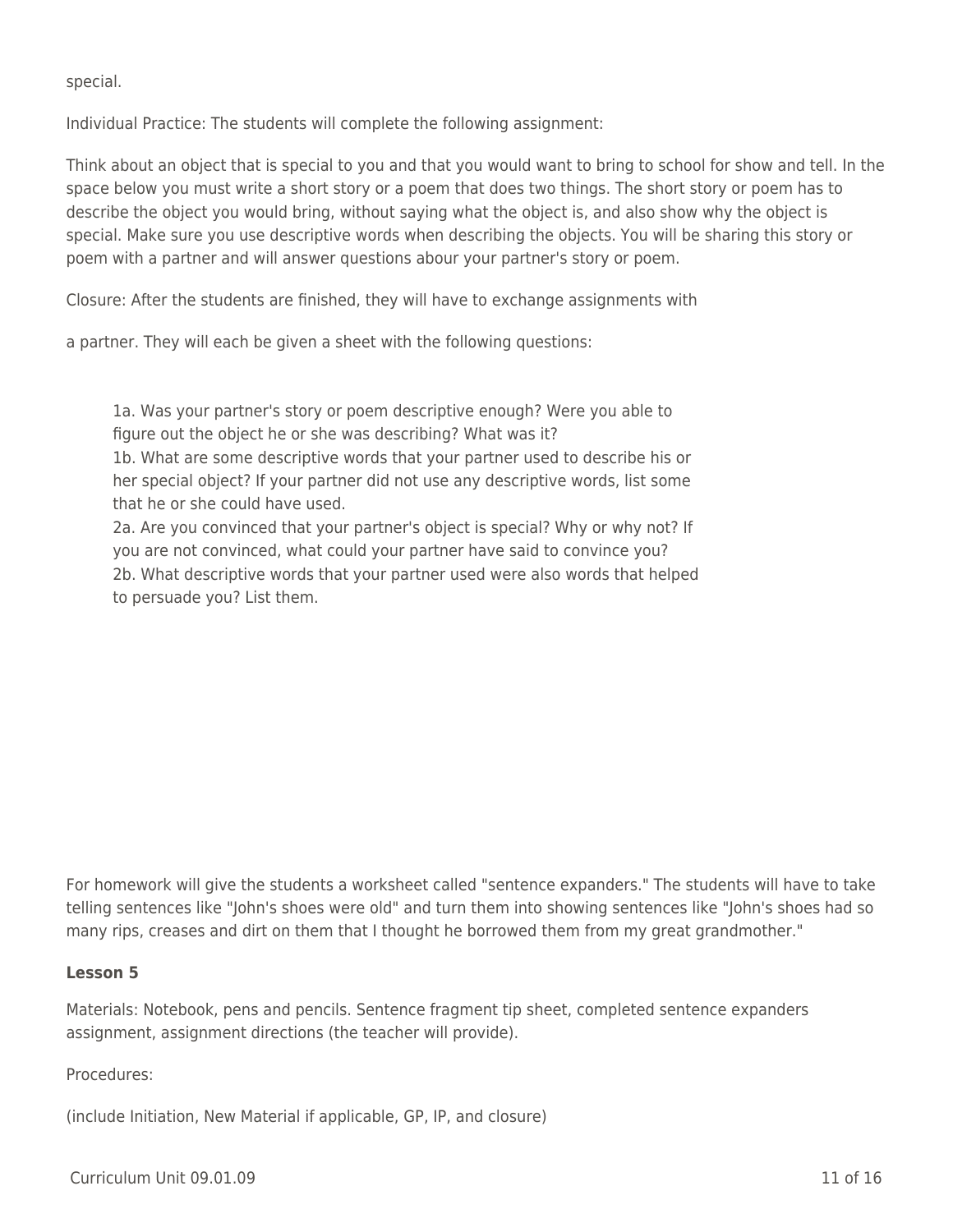Initiation: When students enter the classroom there will be a picture on the overhead of an arrow pointing downhill. I will ask the students "how is this picture a sentence fragment?" We will discuss what the picture is missing and what we can add to make it a complete sentence. The students will have a chance to draw a complete picture, and then we will make the sentences together on the overhead.

New Material: The teacher will ask the students to take out their sentence expanders' homework and explain that we are going to use them to work on visualization as well as descriptive writing. The teacher will then ask the class to come up with a definition of visualization. The class will then discuss how visualization is defined, how visualization is used in reading, and how it can be used in writing.

### Guided Practice:

The class will review the sentence expanders' homework and go over a few different sentences that the students turned from telling into the showing sentences.

Individual Practice: The teacher will ask them to choose the sentence from their homework that they think is the most elaborate or descriptive, and to write it on a piece of paper. The students will then be broken into partners. One partner will read their sentence, and the other will have to say what they are visualizing, and then they switch. This exercise gives the students a chance to practice visualization with their peers and understand how descriptive words can help to create images in their heads.

Closure: The class will discuss some of the visualizations they had when working with their partners.

### **Lessons 6-9**

The next lessons continue to expand the idea of visualization, elaboration and persuasive writing. The grammar mini-lessons will also continue to incorporate visuals with the grammar. For example, in the next punctuation mini-lesson the students will watch one line from a television show. I will ask the students to close their eyes and visualize where the punctuation belongs. I will also put the sentence on the board, and ask the students to come up and put the punctuation where it belongs.

In lesson six, students will have to use a picture to describe a healthy lifestyle. They will use one that I give them to describe and support their opinion and they will also have to research one on the internet to support their ideas.

In lesson seven the class will discuss creating arguments and counter arguments for their use of text and internet use in schools, actually sending their argument to the teacher on one of these visual media. We will also work on finding supporting evidence to defend their arguments.

In lesson eight we will discuss writing from the readers' point of view versus the writers' point of view and, using all the tools that they have worked on, how to write descriptively enough for it to be written to the readers' point of view.

The final lesson will ask the students to write a persuasive piece. It does not have to be a formal essay, but it does have to include what we have learned: it must be descriptive, visual, make a defending statement and support itself. Students will have time in class to complete the assignment and will also work together in partners and small groups to edit, and revise.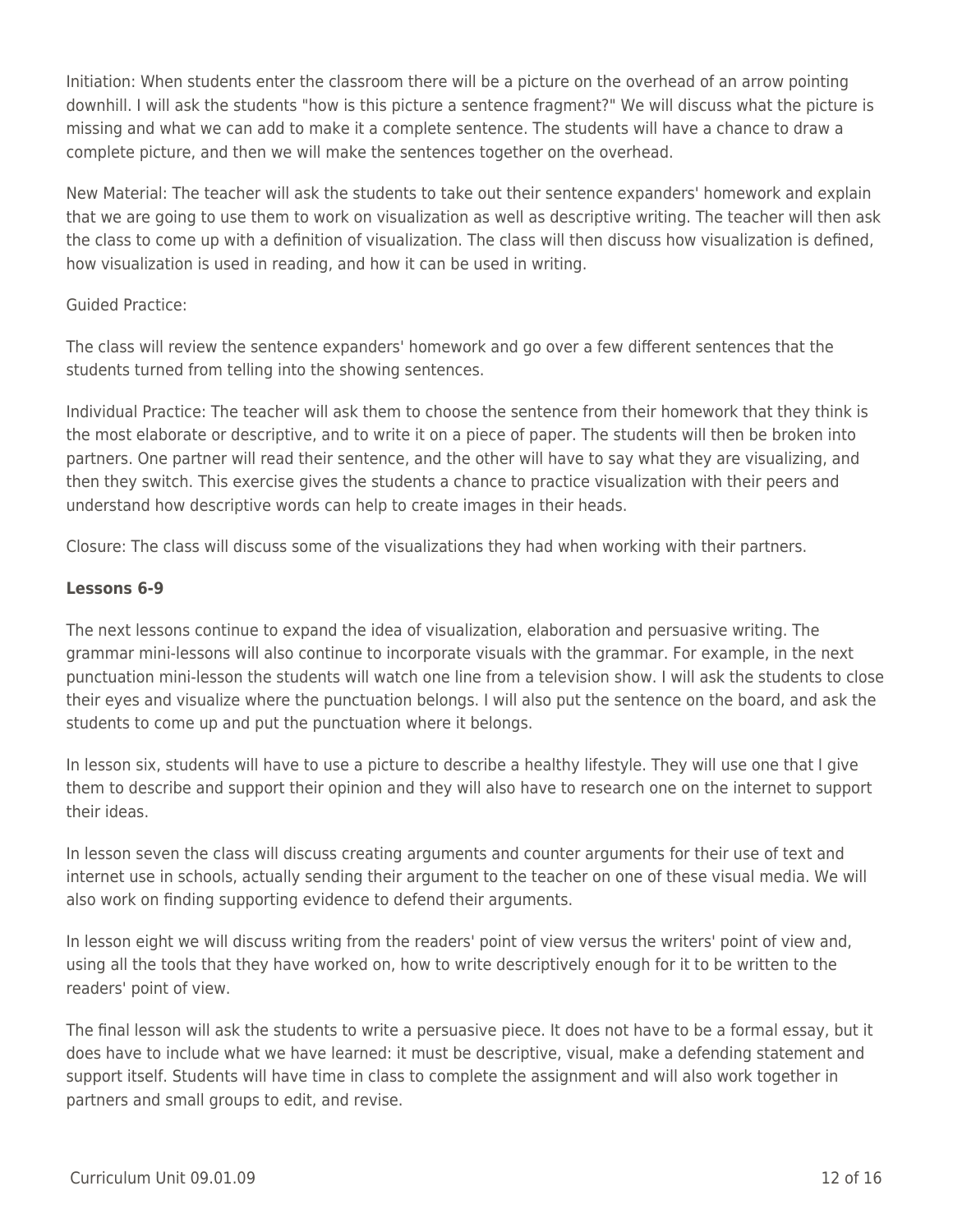## **Appendix on Standards**

Standards and Objectives

National Standard(s) (NCTE): #4. Students adjust their use of spoken, written, and visual language (e.g., conventions, style, vocabulary) to communicate effectively with a variety of audiences and for different purposes. 5. Students employ a wide range of strategies as they write and use different writing process elements appropriately to communicate with different audiences for a variety of purposes. 6. Students apply knowledge of language structure, language conventions (e.g., spelling and punctuation), media techniques, figurative language, and genre to create, critique, and discuss print and non-print texts.

#### **State Framework(s)** :

1 Reading and Responding - Students read, comprehend and respond in individual, literal, critical, and evaluative ways to literary, informational, and persuasive texts in multimedia formats.

3 Communicating with others - Students produce written, oral, and visual texts to express, develop and substantiate ideas and experiences.

4 Applying English Language Conventions - Students will apply the conventions of Standard English in oral and written communications.

- -- proofread and edit for grammar, spelling, punctuation, and capitalization
- -- speak and write using conventional patterns of syntax and dictation
- -- use variation of language appropriate to audience, language and task.

The unit will be aligned with state and national standards, as well as the CMT standards. The state says that all students when communicating with others should be able to "use descriptive, narrative, expository, persuasive and poetic modes," 14 but in seventh grade students should "use oral language with clarity, voice and fluency to communicate a message; and listen to or read a variety of genres to use as models for writing in different modes; as well as write to delight in the imagination." 15 These standards will be met in the unit, by allowing the students to read persuasive writing that does not follow their formula; by working on expanding the students' descriptive vocabulary; by having the students collaborate on their work; and by introducing them to strategies that get them to write in a colorful and vivid way.

### **Reading List for Teachers**

Camp, Lindsay, and Inc. ebrary. 2007. Can I change your mind? London: A. & C. Black. - book on persuasive writing, where the author writes using the same ideas, tricks and tips about persuasive writing he is trying to get you to follow.

Hayles, N. Katherine. "Hyper and Deep Attention: The Generational Divide in Cognitive Modes." Profession (2007): 187-199- Article on visual stimuli and how it affects the attention span of students.

Mcquade, Christine, and Donald Mcquade. Seeing and Writing 3. Boston: Bedford/St. Martin's, 2006.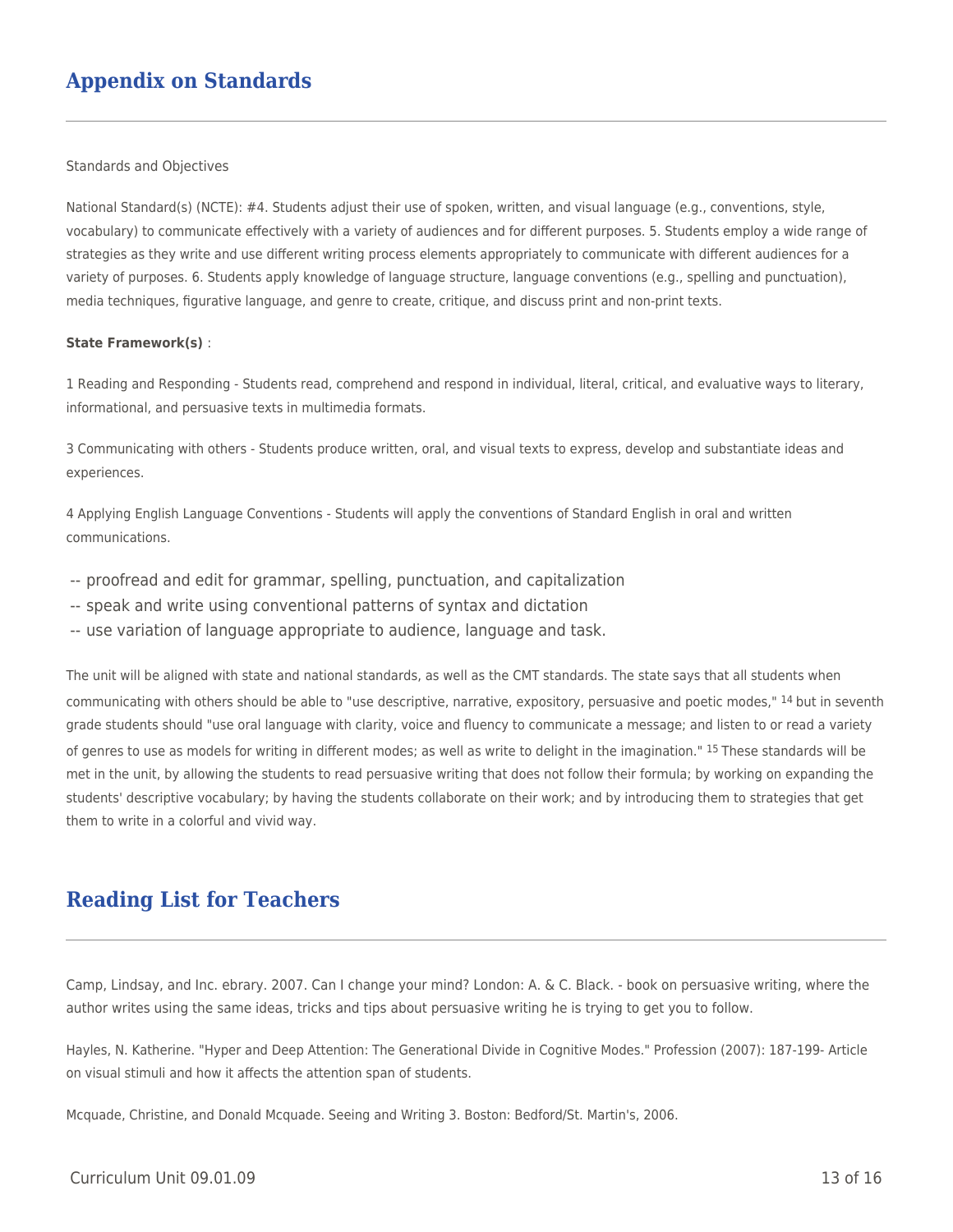Muschla, Gary. Teach Terrific Grammar, Grades 6-8: A Complete Grammar Program for Use in Any Classroom (McGraw-Hill Teacher Resources). New York: McGraw-Hill, 2006. - Grammar lessons, tips and exercise to use in a classroom.

Onofrey, Karen A., and Joan Leikam Theurer. 2007. What's a teacher to do: Suggestions for comprehension strategy instruction. Reading Teacher 60, (7) (04): 681-4. - Provides tools and strategies on how to use visualization and prior knowledge to aid in reading comprehension and writing.

Seitz, Ingrid. 2008. Classroom materials: Enhancing writing through Visualization/Middle school matters: Innovative classroom activities. Journal of Adolescent & Adult Literacy 51, (8) (05): 699-700. - Article on using visualization in middle school as a way to improve writing.

Shaw, Fran. 50 Ways to Help You Write: Tips, Techniques, and Shortcuts to Help You Write Like a Pro. New York: Authors Choice Press, 2000- Writing exercise book, with examples and steps on how to do all kinds of writing, formal and creative.

Stead, Tony. 2003. The art of persuasion. Teaching Pre K-8 34 - Article with tips on ways to get students to enjoy persuasive writing. Stead gives tips on how to engage students in persuasive writing and assess their writing.

## **Reading List for Students**

Mcquade, Christine, and Donald Mcquade. Seeing and Writing 3. Boston: Bedford/St. Martin's, 2006.

- -- Girl by Jamaica Kincaid - short story about girl who has lots of chores but the author uses great descriptive detail, to help with visualization.
- -- together Writers Corp (624-629) - Pairs poems with images. Will give the students a chance to visualize and work

Shaw, Fran. 50 Ways to Help You Write: Tips, Techniques, and Shortcuts to Help You Write Like a Pro. - Writing exercise book, with examples and steps on how to do all kinds of writing, formal and creative. The whole book is great for students to have, but for this unit:

- -- Chapter One- Describing People, Places and Things -Basic writing exercise that uses descriptive writing and visualization tools.
- -- Chapter four convincing someone exercises on how to write in all different kinds of persuasive situations.

Truss, Lynne. Eats, Shoots & Leaves: Why, Commas Really Do Make a Difference!. New York: Putnam Juvenile, 2006. - Picture book that combines punctuation and images.

### **Web sites**

Newhavenindependent.com - Site full of visuals and text, for students to keep up with current issues in their communities.

Rollingstone.com - site with contemporary articles on music, but specifically the reviews for this unit.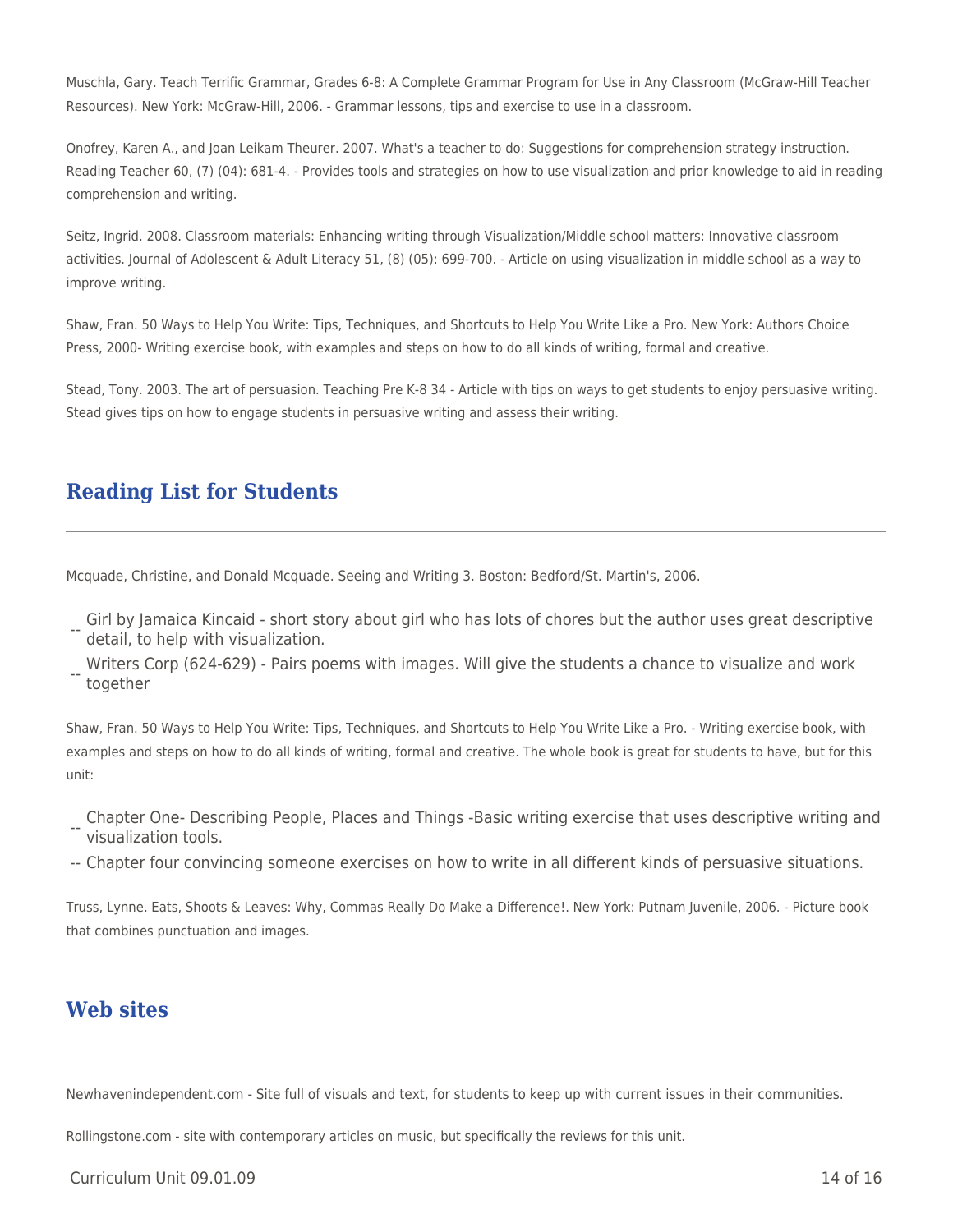

### **Notes**

<sup>1</sup>Fleming, Bruce E. 2003. Art and argument: What words can't do and what they can. Dallas: University Press of America.

<sup>2</sup>Hayles, N. Katherine. "Hyper and Deep Attention: The Generational Divide in Cognitive Modes." Profession (2007): 187-199

<sup>3</sup>Hayles, N. Katherine. "Hyper and Deep Attention: The Generational Divide in Cognitive Modes." Profession (2007): 187-199

<sup>4</sup>Camp, Lindsay, and Inc ebrary. 2007. Can I change your mind?. London: A. & C. Black.

<sup>5</sup>CT English Language Arts Curriculum Framework,

http://www.sde.ct.gov/sde/cwp/view.asp?a=2618&q=320866

<sup>6</sup>CMT Persuasive Writing Rubric

<sup>7</sup>CMT Persuasive Writing Rubric

<sup>8</sup>Onofrey, Karen A., and Joan Leikam Theurer. 2007. What's a teacher to do: Suggestions for comprehension strategy instruction. Reading Teacher 60, (7) (04): 681-4.

Curriculum Unit 09.01.09 15 of 16